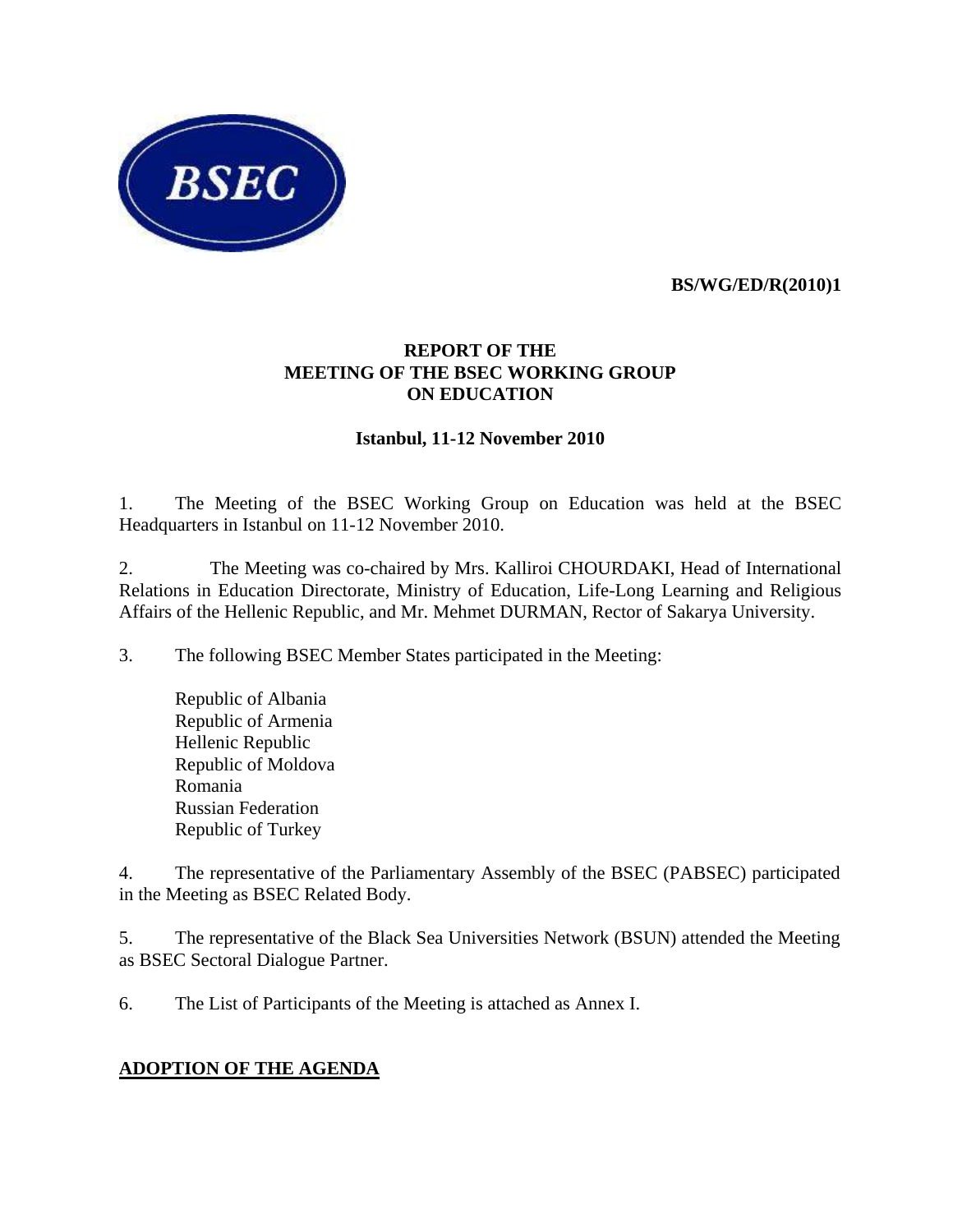7. The Draft Agenda of the Meeting was discussed, amended and adopted. The Agenda, as adopted, is attached as Annex II.

## **DRAFT ACTION PLAN 2011-2012**

8. In line with the Resolution of the  $22<sup>nd</sup> CMFA$  (Sofia, 28 May 2010), the Working Group will implement the Action Plan 2008-2010 until the end of 2010.

9. The Country-Coordinator presented the Draft Action Plan 2011 – 2012.

10. The Working Group discussed and amended the draft Action Plan 2011-2012. The Action Plan, as amended, is attached as Annex III. The Working Group decided to give more time to the Member States to assess it, and communicate eventual amendments to PERMIS until 20 December 2010. If no amendments are received until the deadline, the Action Plan will be considered adopted.

11. The Working Group entrusted the Country-Coordinator and BSEC PERMIS with the task to revise the Draft upon receiving eventual amendments and communicate back to the Member States with one month time-span after which the Action Plan would be considered approved.

## **IMPLEMENTATION OF THE RESOLUTIONS, DECISIONS, AND RECOMMENDATIONS OF THE COUNCIL OF MINISTERS AND FOLLOW-UP OF THE DECLARATIONS AND JOINT STATEMENTS ADOPTED BY THE MINISTERS RESPONSIBLE FOR EDUCATION (JOINT ATHENS DECLARATION OF THE MINISTERS RESPONSIBLE FOR EDUCATION OF THE BSEC MEMBER STATES, ATHENS 2005)**

12. Upon clarifications by the BSEC PERMIS Executive Manager relative to the "Implementation of the Resolution of the Council and the follow–up of the Declaration of Ministers Responsible for Education (2005)", the participants decided to secure a checking mechanism on taking commitments deriving from BSEC Council Resolutions, Decisions, Recommendations and Action Plan provisions.

## **RE-ASSESSMENT OF THE STATE OF AFFAIRS RELATIVE TO PRIORITIES AND LONG STANDING ISSUES:**

#### **a) Follow-up of the exchange of views on cooperation in development of national frameworks of qualifications with aim to secure compatibility of the educational systems in the BSEC region;**

13. The representative of the Republic of Turkey, following the commitment taken at previous Meeting of the Working Group, informed that due to the lack of interest of the Member States, the Conference "Cooperation in the development of national frameworks of qualification" scheduled to take place in Turkey in September 2009 was cancelled, and that Turkey will renew the initiative of holding the Conference in June 2011.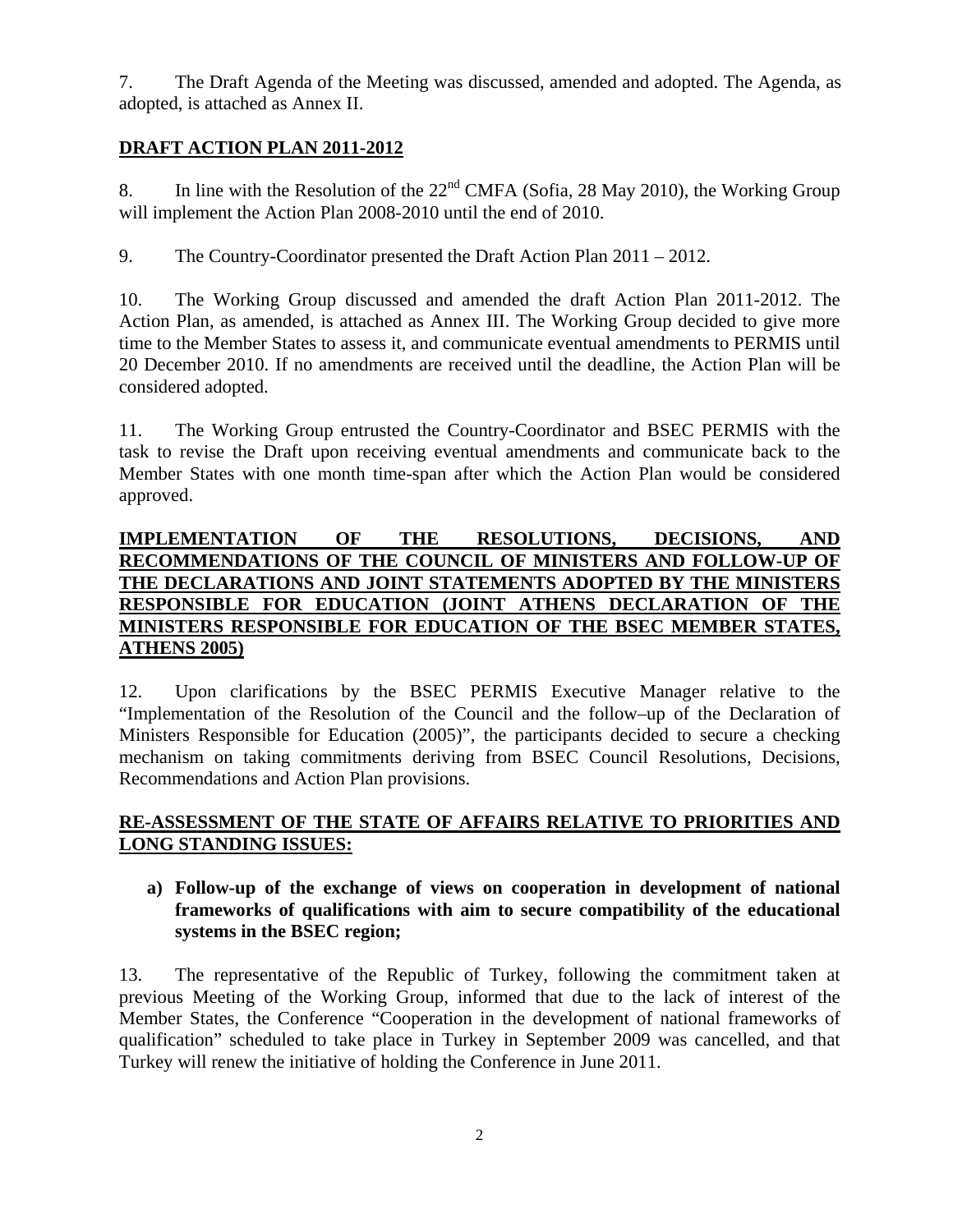14. The Working Group decided to summon-up national support for the participation at the said Conference.

## **b) Follow-up on creation of a network and a web-site (portal);**

15. The representative of the Hellenic Republic made a presentation on the Portal for Education in the BSEC. The presentation is attached as Annex IV.

16. The participants exchanged views on the creation of a network, website and on the Portal and decided to proceed with its implementation by stages; first, to appoint Focal Points for the Portal, second, to take assessment of the Portal and eventually introduce improvements, third, to start filling the Portal with relevant data, as requested. Each Member State is requested to nominate its Focal Point on the Portal not later than 1 month after the adoption of the Action Plan.

## **c) Follow-up on investigation of the possibility of elaborating joint programs of postgraduate studies and Universities research**

17. The representative of Turkey stressed the importance of this Agenda sub-item and pinpointed that this issue should be considered as priority in future Working Group activities.

18. The representative of BSUN informed on the submission to the Black Sea Cross-Border Cooperation Call of a proposal for a master degree program on the management of renewable energy sources with the participation of the following consortium of universities: Istanbul Technical University, Varna Technical University, Technical University of Moldova, and Taurida National University.

19. BSUN informed on its intention to send a letter to BSEC PERMIS on its proposal with regard to the problems experienced in establishing the Joint Master Degree Program.

# **d) Investigation on possibility of elaborating joint programs related to Lifelong Learning between relevant institutions in BSEC Member States**

20. The Working Group decided to continue discussion on this issue at its next Meeting.

21. The representative of the Hellenic Republic took a commitment to prepare an introductory information on the issue which can serve as a basis for future Working Group activities.

#### **e) Quality Assurance in Higher Education**

22. The representative of the Republic of Turkey informed that this Agenda sub-item will be included into the Agenda of the mentioned Conference to be held in June 2011.

# **f) Use of information and Communication Technology in Education**

23. There was no discussion under this Agenda sub-item.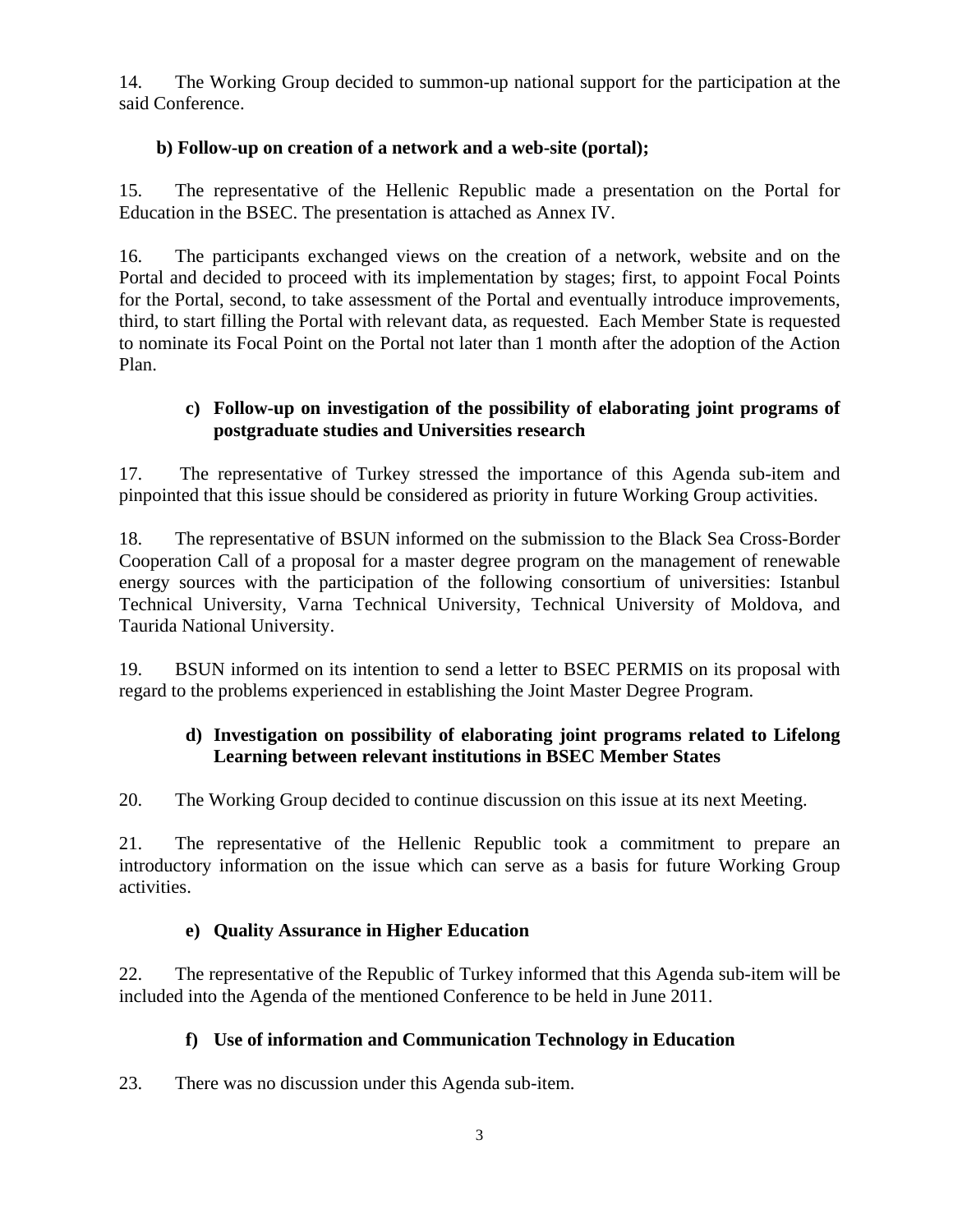# **COOPERATION WITH INTERNATIONAL ORGANIZATIONS**

24. The BSEC PERMIS Representative briefed the participants on the issue of the project proposal submitted by the UNDP to BSEC on "Every Drop Matters" and on the letter that was communicated to the BSEC Ministers of Education (BSEC PERMIS Co. No.BS/C.2010.077 as of 6 September 2010) with an appeal to consider the proposal for introducing at their national curricula the educational kit entitled "Black Sea Box".

25. The participants decided to make an appeal to their ministries to consider the issue and duly inform back BSEC PERMIS on their decisions.

26. The Working Group requested BSEC PERMIS to provide more information on the issue (copyrights, funding etc.), and to inform back the Member States.

27. The participants took note on the information provided by the BSEC PERMIS Representative on latest developments on the activities of the United Nations Alliance of Civilizations.

28. The Working Group acknowledged the willingness of the Alliance of Civilizations to initiate cooperation with BSEC suggesting BSEC to propose a project and asked the PERMIS to further investigate the issue.

29. The Working Group concluded that information on best practices in the individual BSEC Member States could be shared at the next meeting of the Working Group with the possible input of the international organizations which have extensive experience in this domain, adding that not much more could be done within the Working Group on Education.

30. The Working Group decided to continue discussion on BSEC-Council of Europe cooperation at its next Meeting.

31. BSUN representative informed on the launching of the United Nations Academic Impact Initiative. BSUN is a founding member of the Initiative acting as an International Partner Organization.

## **PRESENTATION AND CONSIDERATION OF PDF AND REGIONAL PROJECTS IN THE FIELD OF EDUCATION AMONG BSEC MEMBER STATES**

# **a) PDF Manual of Operations**

32. The Working Group took note of the information by the BSEC PERMIS Executive Manager on the new regulation of the BSEC Project Development Fund (PDF) according which the priorities project areas need to be defined. He provided information on the establishment of the Hellenic Development Fund (HDF) and in this respect deliberated on opportunities it provides for funding BSEC projects.

33. The participants proposed that concrete assignments for those projects which could be submitted to PDF, HDF and international organizations and institutions (UNESCO, Council of